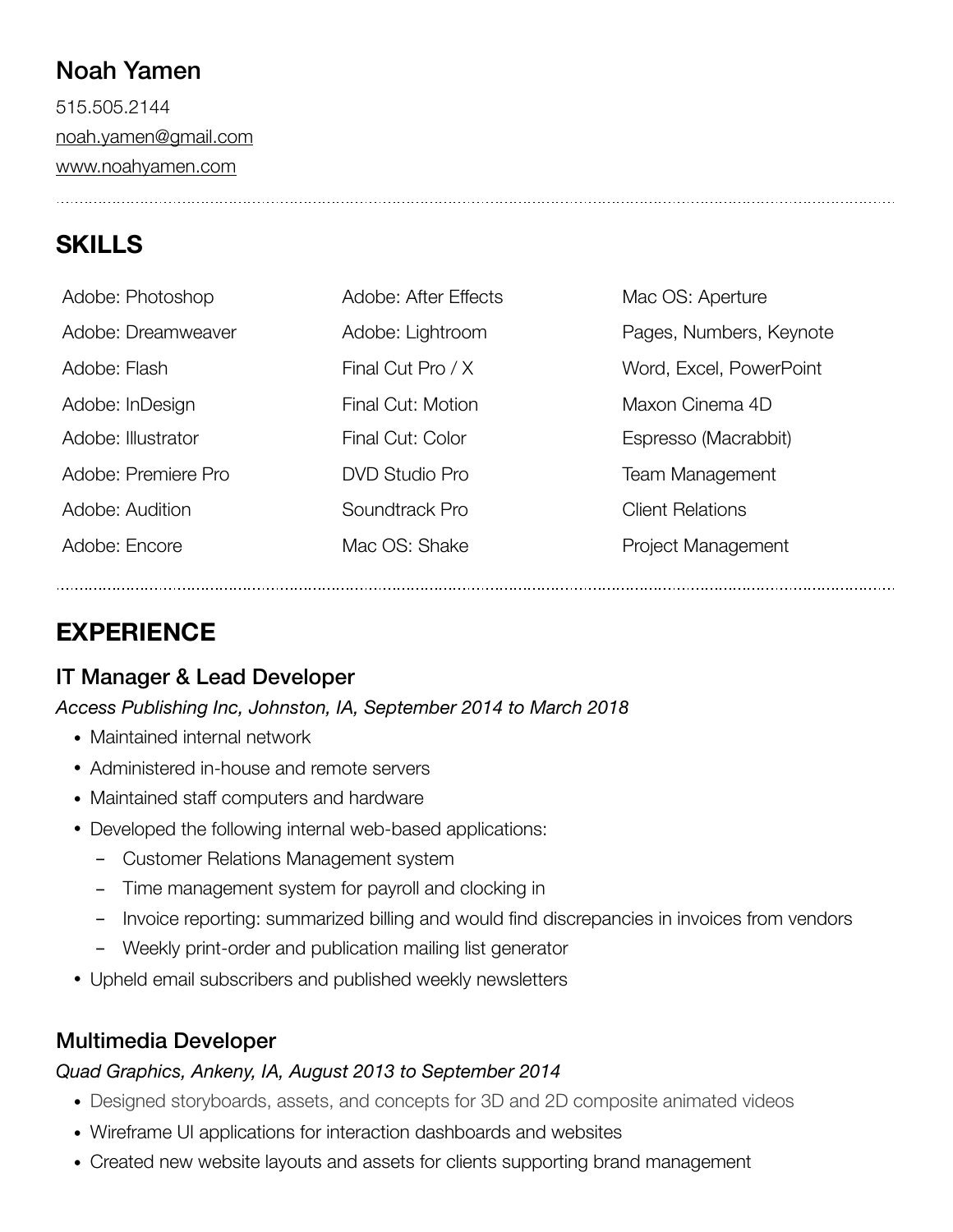- Developed websites with backends using Joomla, WordPress, and Expression Engine
- Responsible for troubleshooting and rebuilding customized components and modules for Content Management Systems

### Motion Graphics Designer

#### *96 Black, Auckland, New Zealand, February 2011 to April 2012*

- Designed storyboard flow and layout for 3D and composite animated videos
- Built animated videos based on client requirements
- Constructed 3D models and animations for client products and trade-show presentations
- Problem solved issues to better optimize videos for websites and online media platforms
- Created interaction flash animations and online games

## Digital Media Director

#### *Firefly Creative, West Des Moines, IA, April 2009 to April 2011*

- Sustained client relationships and responsible for acquiring new client relations
- Managed critical project milestones, deadlines while maintaining quality assurance
- Produced video content from storyboard design to completion including production, directing shoots, and post production editing
- Developed websites for a diverse clientele including small business and high-profile corporate websites
- Produced 3D models and composite animation videos meeting client demand

## Website Designer, Developer & Motion Graphics Designer

#### *McCormick Company, West Des Moines, IA, July 2008 to April 2009*

- High profile corporate web design and development
- Successfully edits client photography
- Composed design banner advertisements from conception
- Generated 3D and composite animation videos for client showcase reels

### Creative & "Genius"

#### *Apple, West Des Moines, IA, August 2007 to July 2008*

- Advanced education in all Apple products
- Taught students, beginner to advanced, how to properly utilize both Apple hardware and software
- Provided technical support to clients
- Assessed and diagnosed issues with all Apple hardware and software